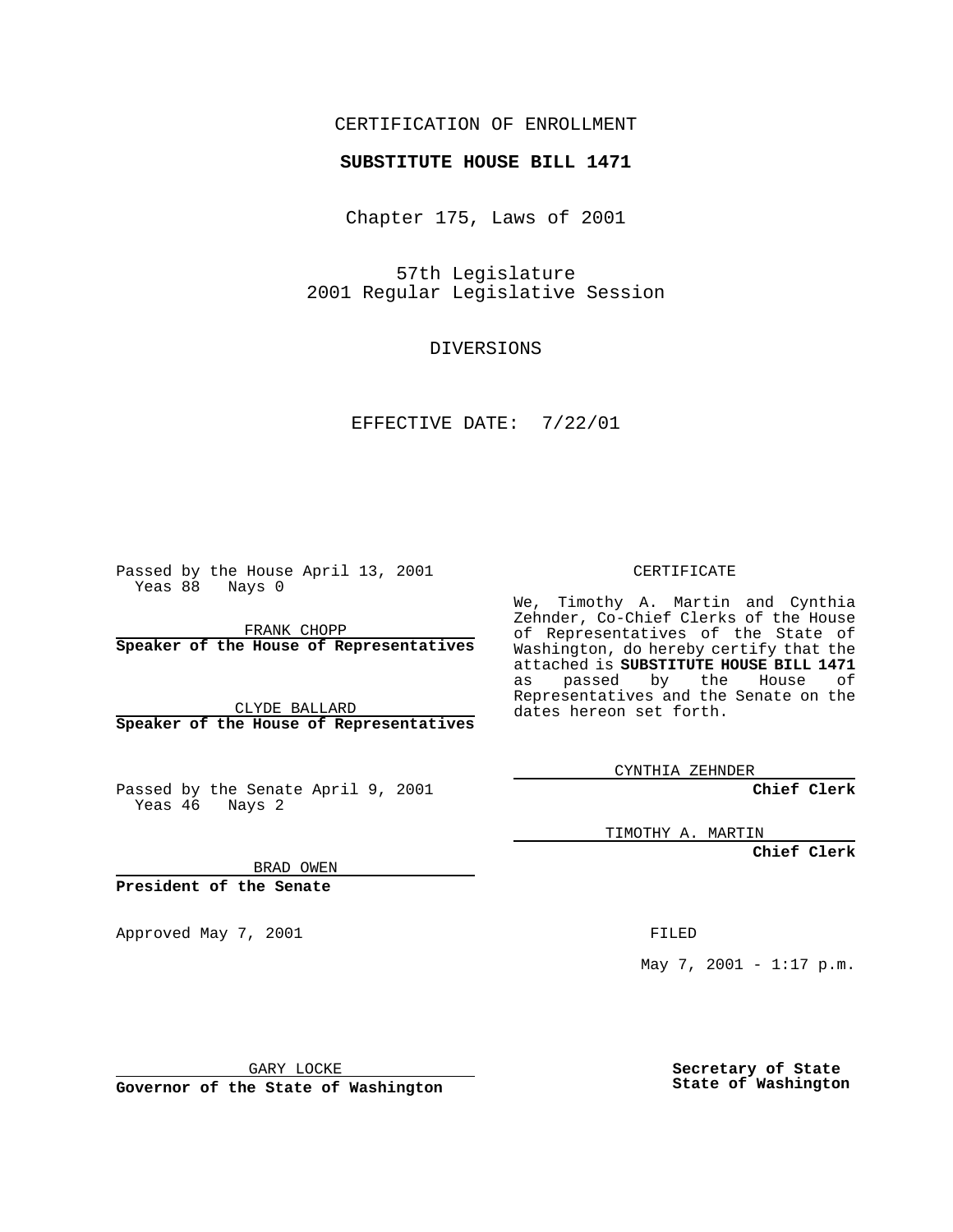## **SUBSTITUTE HOUSE BILL 1471** \_\_\_\_\_\_\_\_\_\_\_\_\_\_\_\_\_\_\_\_\_\_\_\_\_\_\_\_\_\_\_\_\_\_\_\_\_\_\_\_\_\_\_\_\_\_\_

\_\_\_\_\_\_\_\_\_\_\_\_\_\_\_\_\_\_\_\_\_\_\_\_\_\_\_\_\_\_\_\_\_\_\_\_\_\_\_\_\_\_\_\_\_\_\_

## AS AMENDED BY THE SENATE

Passed Legislature - 2001 Regular Session

**State of Washington 57th Legislature 2001 Regular Session**

**By** House Committee on Juvenile Justice (originally sponsored by Representatives Darneille, Delvin, Dickerson and Armstrong)

Read first time . Referred to Committee on .

 AN ACT Relating to diversion; and amending RCW 13.50.050, 13.40.070, and 13.40.127.

BE IT ENACTED BY THE LEGISLATURE OF THE STATE OF WASHINGTON:

 **Sec. 1.** RCW 13.50.050 and 1999 c 198 s 4 are each amended to read as follows:

 (1) This section governs records relating to the commission of juvenile offenses, including records relating to diversions.

 (2) The official juvenile court file of any alleged or proven juvenile offender shall be open to public inspection, unless sealed pursuant to subsection (12) of this section.

 (3) All records other than the official juvenile court file are confidential and may be released only as provided in this section, RCW 13.50.010, 13.40.215, and 4.24.550.

 (4) Except as otherwise provided in this section and RCW 13.50.010, records retained or produced by any juvenile justice or care agency may be released to other participants in the juvenile justice or care system only when an investigation or case involving the juvenile in question is being pursued by the other participant or when that other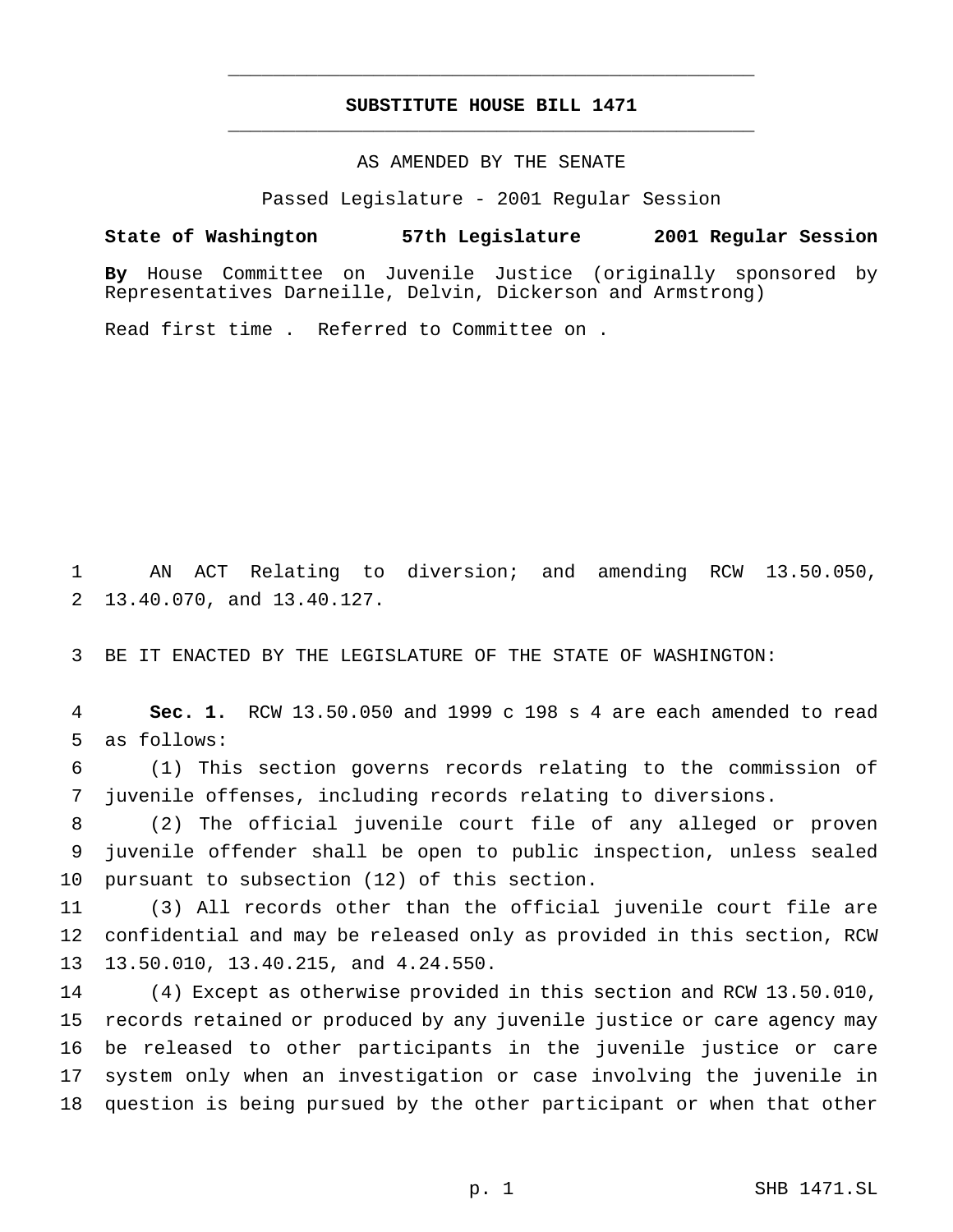participant is assigned the responsibility for supervising the juvenile.

 (5) Except as provided in RCW 4.24.550, information not in an official juvenile court file concerning a juvenile or a juvenile's family may be released to the public only when that information could not reasonably be expected to identify the juvenile or the juvenile's family.

 (6) Notwithstanding any other provision of this chapter, the release, to the juvenile or his or her attorney, of law enforcement and prosecuting attorneys' records pertaining to investigation, diversion, and prosecution of juvenile offenses shall be governed by the rules of discovery and other rules of law applicable in adult criminal investigations and prosecutions.

 (7) Upon the decision to arrest or the arrest, law enforcement and prosecuting attorneys may cooperate with schools in releasing information to a school pertaining to the investigation, diversion, and prosecution of a juvenile attending the school. Upon the decision to arrest or the arrest, incident reports may be released unless releasing the records would jeopardize the investigation or prosecution or endanger witnesses. If release of incident reports would jeopardize the investigation or prosecution or endanger witnesses, law enforcement and prosecuting attorneys may release information to the maximum extent possible to assist schools in protecting other students, staff, and school property.

 (8) The juvenile court and the prosecutor may set up and maintain a central record-keeping system which may receive information on all alleged juvenile offenders against whom a complaint has been filed pursuant to RCW 13.40.070 whether or not their cases are currently pending before the court. The central record-keeping system may be computerized. If a complaint has been referred to a diversion unit, the diversion unit shall promptly report to the juvenile court or the prosecuting attorney when the juvenile has agreed to diversion. An offense shall not be reported as criminal history in any central record-keeping system without notification by the diversion unit of the date on which the offender agreed to diversion.

 (9) Upon request of the victim of a crime or the victim's immediate family, the identity of an alleged or proven juvenile offender alleged or found to have committed a crime against the victim and the identity of the alleged or proven juvenile offender's parent, guardian, or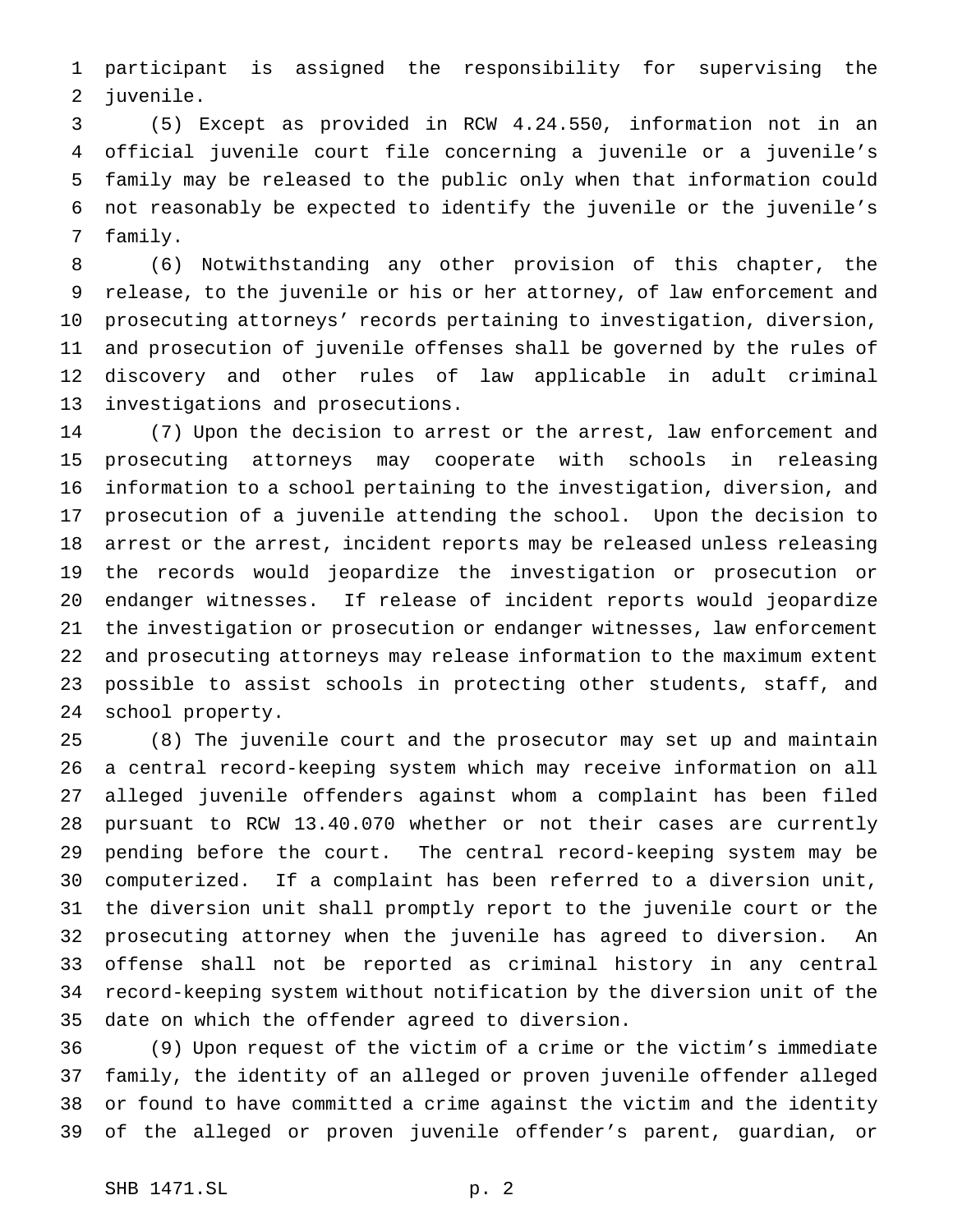custodian and the circumstance of the alleged or proven crime shall be released to the victim of the crime or the victim's immediate family.

 (10) Subject to the rules of discovery applicable in adult criminal prosecutions, the juvenile offense records of an adult criminal defendant or witness in an adult criminal proceeding shall be released upon request to prosecution and defense counsel after a charge has actually been filed. The juvenile offense records of any adult convicted of a crime and placed under the supervision of the adult corrections system shall be released upon request to the adult corrections system.

 (11) In any case in which an information has been filed pursuant to RCW 13.40.100 or a complaint has been filed with the prosecutor and referred for diversion pursuant to RCW 13.40.070, the person the subject of the information or complaint may file a motion with the court to have the court vacate its order and findings, if any, and, subject to subsection (23) of this section, order the sealing of the official juvenile court file, the social file, and records of the court and of any other agency in the case.

 (12) The court shall grant the motion to seal records made pursuant to subsection (11) of this section if it finds that:

 (a) For class B offenses other than sex offenses, since the last date of release from confinement, including full-time residential treatment, if any, or entry of disposition, the person has spent ten consecutive years in the community without committing any offense or crime that subsequently results in conviction. For class C offenses other than sex offenses, since the last date of release from confinement, including full-time residential treatment, if any, or entry of disposition, the person has spent five consecutive years in the community without committing any offense or crime that subsequently results in conviction. For diversions, since completion of the 31 diversion agreement, the person has spent two consecutive years in the 32 community without committing any offense or crime that subsequently 33 results in conviction or diversion and the person is at least eighteen 34 years old;

 (b) No proceeding is pending against the moving party seeking the conviction of a juvenile offense or a criminal offense;

 (c) No proceeding is pending seeking the formation of a diversion agreement with that person;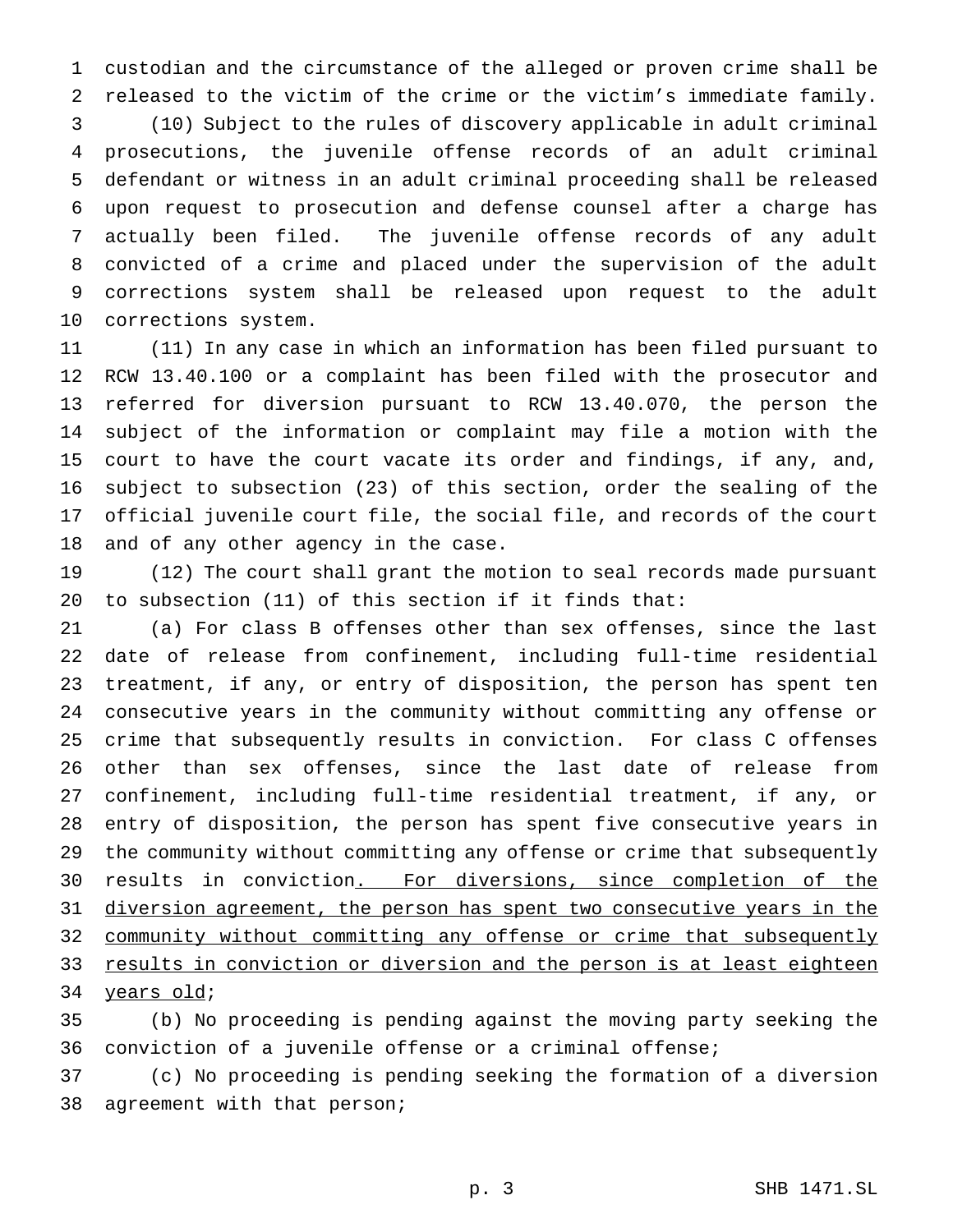(d) The person has not been convicted of a class A or sex offense; and

(e) Full restitution has been paid.

 (13) The person making a motion pursuant to subsection (11) of this section shall give reasonable notice of the motion to the prosecution and to any person or agency whose files are sought to be sealed.

 (14) If the court grants the motion to seal made pursuant to subsection (11) of this section, it shall, subject to subsection (23) of this section, order sealed the official juvenile court file, the social file, and other records relating to the case as are named in the order. Thereafter, the proceedings in the case shall be treated as if they never occurred, and the subject of the records may reply accordingly to any inquiry about the events, records of which are sealed. Any agency shall reply to any inquiry concerning confidential or sealed records that records are confidential, and no information can be given about the existence or nonexistence of records concerning an individual.

 (15) Inspection of the files and records included in the order to seal may thereafter be permitted only by order of the court upon motion made by the person who is the subject of the information or complaint, except as otherwise provided in RCW 13.50.010(8) and subsection (23) of this section.

 (16) Any adjudication of a juvenile offense or a crime subsequent to sealing has the effect of nullifying the sealing order. Any charging of an adult felony subsequent to the sealing has the effect of nullifying the sealing order for the purposes of chapter 9.94A RCW.

27 (17)(a) A person eighteen years of age or older whose criminal history consists of only one referral for diversion may request that the court order the records in that case destroyed. The request shall be granted, subject to subsection (23) of this section, if the court finds that two years have elapsed since completion of the diversion agreement.

 (b) A person twenty-three years of age or older whose criminal history consists of only referrals for diversion may request that the 35 court order the records in those cases destroyed. The request shall be granted, subject to subsection (23) of this section, if the court finds 37 that all diversion agreements have been successfully completed and no proceeding is pending against the person seeking the conviction of a criminal offense.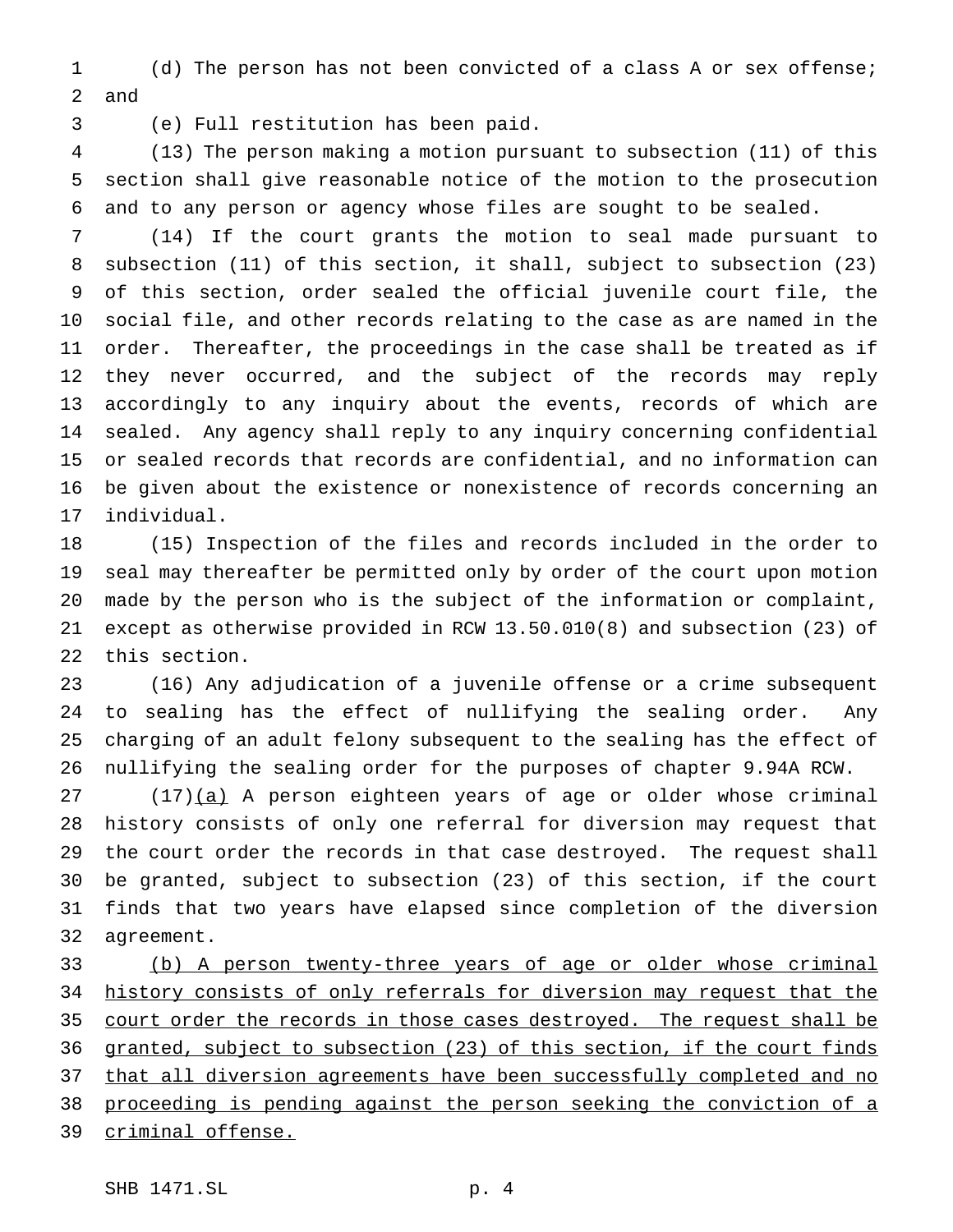(18) If the court grants the motion to destroy records made pursuant to subsection (17) of this section, it shall, subject to subsection (23) of this section, order the official juvenile court file, the social file, and any other records named in the order to be destroyed.

 (19) The person making the motion pursuant to subsection (17) of this section shall give reasonable notice of the motion to the prosecuting attorney and to any agency whose records are sought to be destroyed.

 (20) Any juvenile to whom the provisions of this section may apply shall be given written notice of his or her rights under this section at the time of his or her disposition hearing or during the diversion process.

 (21) Nothing in this section may be construed to prevent a crime victim or a member of the victim's family from divulging the identity of the alleged or proven juvenile offender or his or her family when necessary in a civil proceeding.

 (22) Any juvenile justice or care agency may, subject to the limitations in subsection (23) of this section and (a) and (b) of this subsection, develop procedures for the routine destruction of records relating to juvenile offenses and diversions.

 (a) Records may be routinely destroyed only when the person the subject of the information or complaint has attained twenty-three years of age or older, or is eighteen years of age or older and his or her criminal history consists entirely of one diversion agreement and two years have passed since completion of the agreement.

 (b) The court may not routinely destroy the official juvenile court file or recordings or transcripts of any proceedings.

 (23) No identifying information held by the Washington state patrol in accordance with chapter 43.43 RCW is subject to destruction or sealing under this section. For the purposes of this subsection, identifying information includes photographs, fingerprints, palmprints, soleprints, toeprints and any other data that identifies a person by physical characteristics, name, birthdate or address, but does not include information regarding criminal activity, arrest, charging, diversion, conviction or other information about a person's treatment by the criminal justice system or about the person's behavior.

 (24) Information identifying child victims under age eighteen who are victims of sexual assaults by juvenile offenders is confidential

p. 5 SHB 1471.SL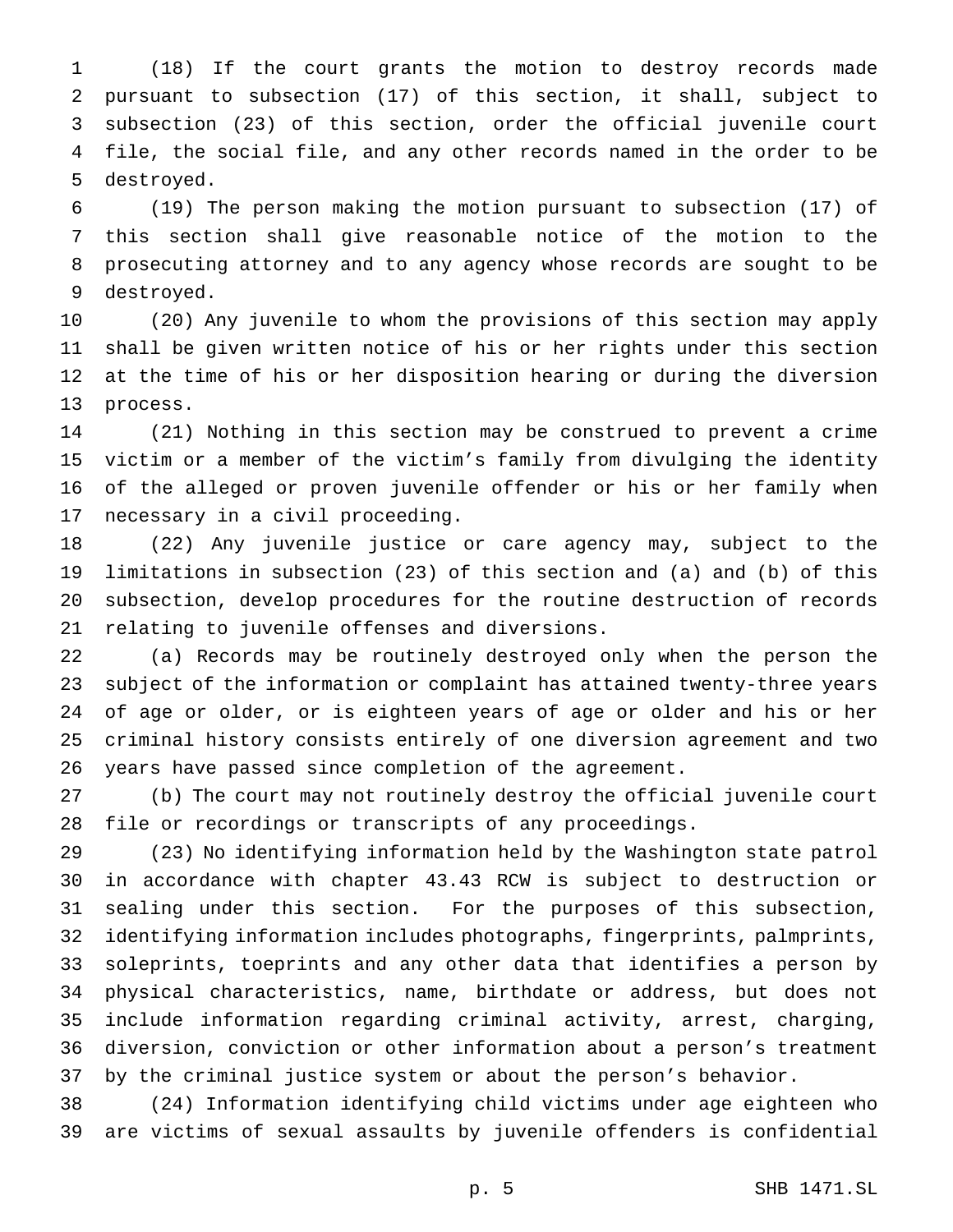and not subject to release to the press or public without the permission of the child victim or the child's legal guardian. Identifying information includes the child victim's name, addresses, location, photographs, and in cases in which the child victim is a relative of the alleged perpetrator, identification of the relationship between the child and the alleged perpetrator. Information identifying a child victim of sexual assault may be released to law enforcement, prosecutors, judges, defense attorneys, or private or governmental agencies that provide services to the child victim of sexual assault.

 **Sec. 2.** RCW 13.40.070 and 1997 c 338 s 17 are each amended to read as follows:

 (1) Complaints referred to the juvenile court alleging the commission of an offense shall be referred directly to the prosecutor. The prosecutor, upon receipt of a complaint, shall screen the complaint to determine whether:

 (a) The alleged facts bring the case within the jurisdiction of the court; and

 (b) On a basis of available evidence there is probable cause to believe that the juvenile did commit the offense.

 (2) If the identical alleged acts constitute an offense under both the law of this state and an ordinance of any city or county of this state, state law shall govern the prosecutor's screening and charging decision for both filed and diverted cases.

 (3) If the requirements of subsections (1)(a) and (b) of this section are met, the prosecutor shall either file an information in juvenile court or divert the case, as set forth in subsections (5), (6), and (7) of this section. If the prosecutor finds that the requirements of subsection (1)(a) and (b) of this section are not met, the prosecutor shall maintain a record, for one year, of such decision and the reasons therefor. In lieu of filing an information or diverting an offense a prosecutor may file a motion to modify community supervision where such offense constitutes a violation of community supervision.

 (4) An information shall be a plain, concise, and definite written statement of the essential facts constituting the offense charged. It shall be signed by the prosecuting attorney and conform to chapter 10.37 RCW.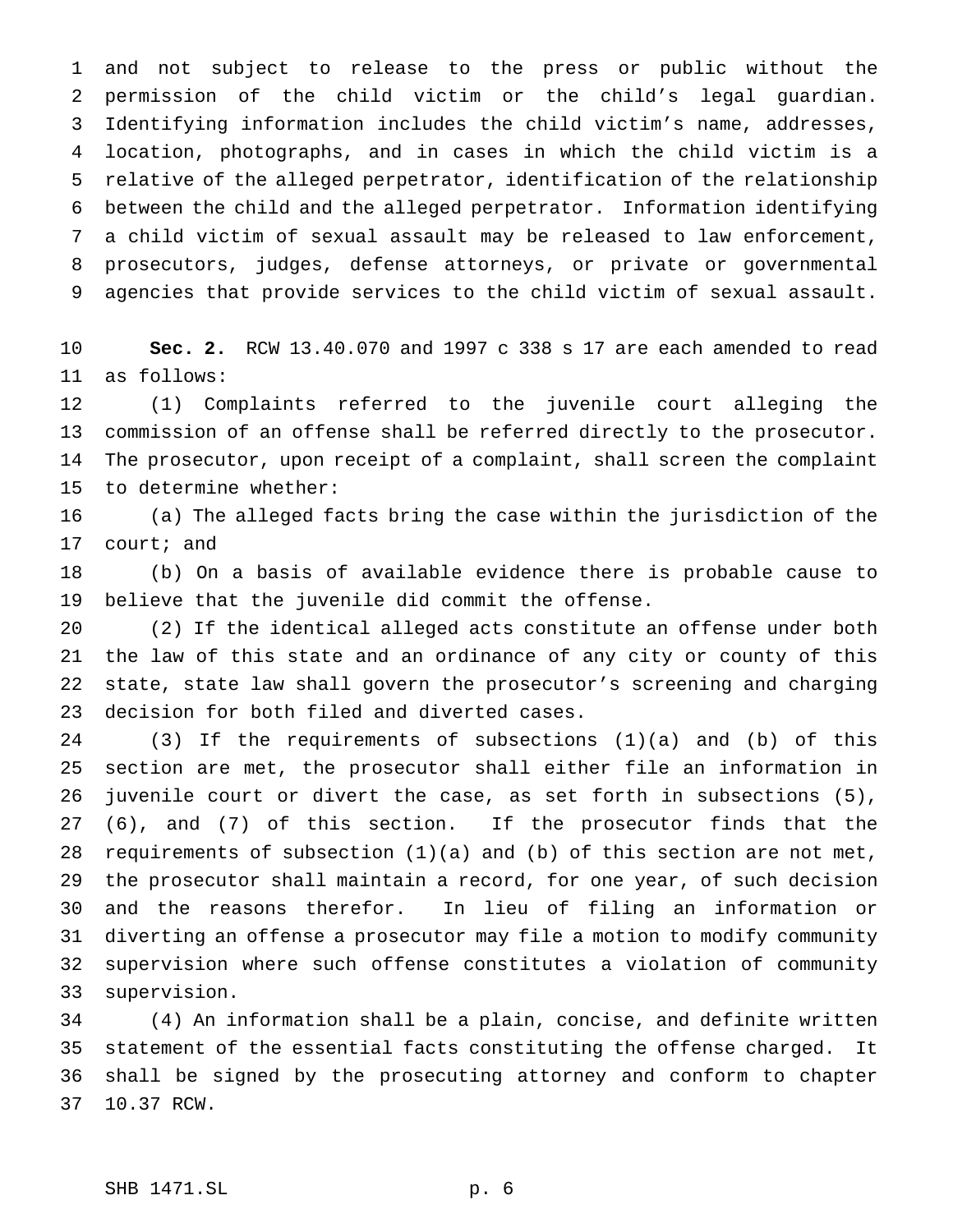(5) Where a case is legally sufficient, the prosecutor shall file an information with the juvenile court if:

 (a) An alleged offender is accused of a class A felony, a class B felony, an attempt to commit a class B felony, a class C felony listed in RCW 9.94A.440(2) as a crime against persons or listed in RCW 9A.46.060 as a crime of harassment, or a class C felony that is a violation of RCW 9.41.080 or 9.41.040(1)(b)(iii); or

 (b) An alleged offender is accused of a felony and has a criminal history of any felony, or at least two gross misdemeanors, or at least two misdemeanors; or

 (c) An alleged offender has previously been committed to the department; or

 (d) An alleged offender has been referred by a diversion unit for prosecution or desires prosecution instead of diversion; or

15 (e) An alleged offender has two or more diversion ((contracts)) agreements on the alleged offender's criminal history; or

 (f) A special allegation has been filed that the offender or an accomplice was armed with a firearm when the offense was committed.

 (6) Where a case is legally sufficient the prosecutor shall divert the case if the alleged offense is a misdemeanor or gross misdemeanor or violation and the alleged offense is the offender's first offense or violation. If the alleged offender is charged with a related offense that must or may be filed under subsections (5) and (7) of this section, a case under this subsection may also be filed.

 (7) Where a case is legally sufficient and falls into neither subsection (5) nor (6) of this section, it may be filed or diverted. In deciding whether to file or divert an offense under this section the prosecutor shall be guided only by the length, seriousness, and recency of the alleged offender's criminal history and the circumstances surrounding the commission of the alleged offense.

 (8) Whenever a juvenile is placed in custody or, where not placed in custody, referred to a diversion interview, the parent or legal guardian of the juvenile shall be notified as soon as possible concerning the allegation made against the juvenile and the current status of the juvenile. Where a case involves victims of crimes against persons or victims whose property has not been recovered at the time a juvenile is referred to a diversion unit, the victim shall be notified of the referral and informed how to contact the unit.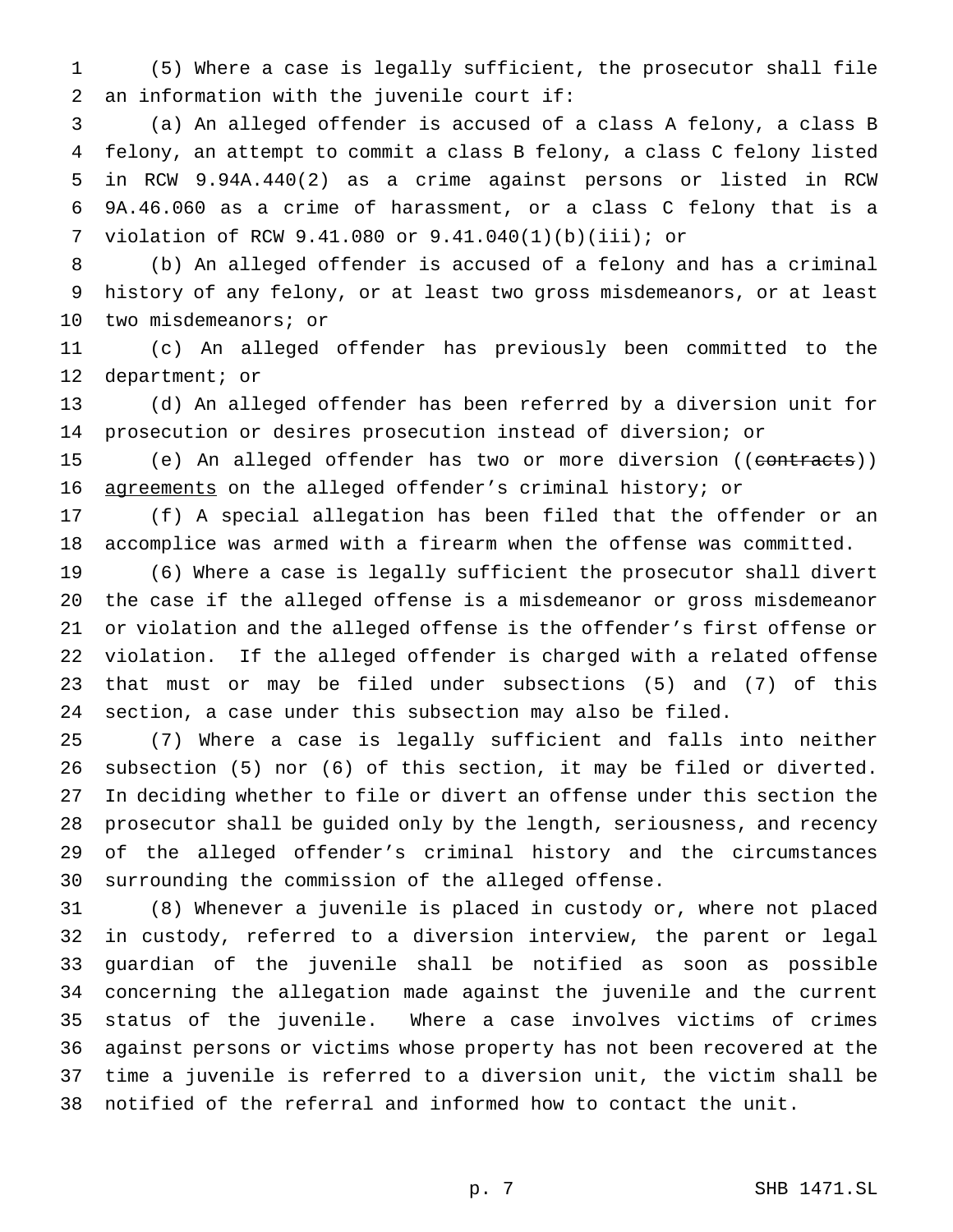(9) The responsibilities of the prosecutor under subsections (1) through (8) of this section may be performed by a juvenile court probation counselor for any complaint referred to the court alleging the commission of an offense which would not be a felony if committed by an adult, if the prosecutor has given sufficient written notice to the juvenile court that the prosecutor will not review such complaints. (10) The prosecutor, juvenile court probation counselor, or diversion unit may, in exercising their authority under this section or RCW 13.40.080, refer juveniles to mediation or victim offender reconciliation programs. Such mediation or victim offender reconciliation programs shall be voluntary for victims.

 **Sec. 3.** RCW 13.40.127 and 1997 c 338 s 21 are each amended to read as follows:

 (1) A juvenile is eligible for deferred disposition unless he or she:

(a) Is charged with a sex or violent offense;

(b) Has a criminal history which includes any felony;

(c) Has a prior deferred disposition or deferred adjudication; or

19 (d) Has two or more ((diversions)) adjudications.

 (2) The juvenile court may, upon motion at least fourteen days before commencement of trial and, after consulting the juvenile's custodial parent or parents or guardian and with the consent of the juvenile, continue the case for disposition for a period not to exceed one year from the date the juvenile is found guilty. The court shall consider whether the offender and the community will benefit from a deferred disposition before deferring the disposition.

(3) Any juvenile who agrees to a deferral of disposition shall:

 (a) Stipulate to the admissibility of the facts contained in the written police report;

 (b) Acknowledge that the report will be entered and used to support a finding of guilt and to impose a disposition if the juvenile fails to comply with terms of supervision; and

 (c) Waive the following rights to: (i) A speedy disposition; and (ii) call and confront witnesses.

 The adjudicatory hearing shall be limited to a reading of the court's record.